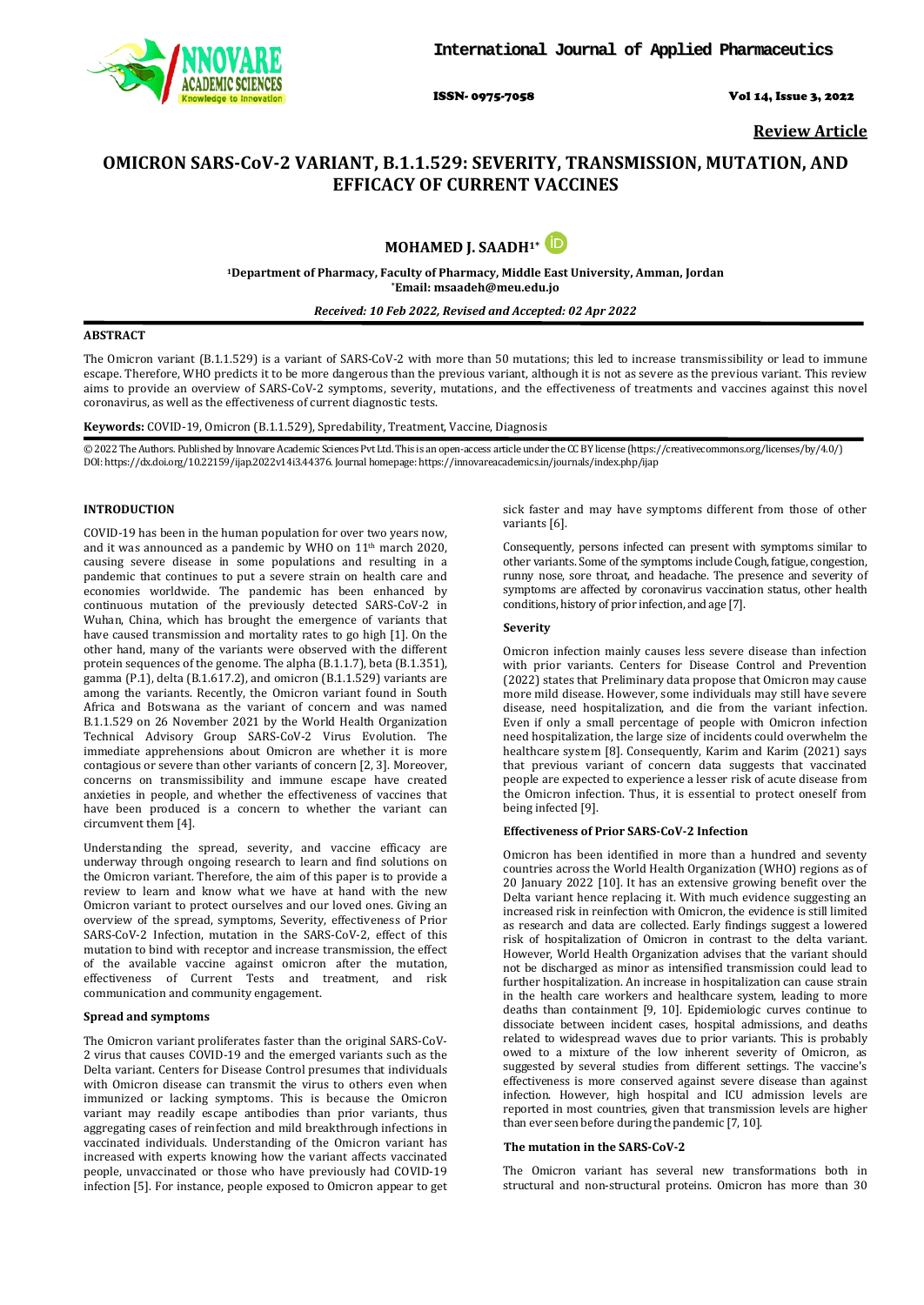mutations and some deletions, some of which intersect with those in other variants of interests such as the delta, alpha, gamma, and beta. Precisely, eleven mutations, including six deletions and one insertion, are positioned in the N-terminal domain, while another 15 mutations are found in the receptor-binding domain. Furthermore, five mutations exist between the S1/S2 site and receptor-binding domain. Five mutations, all unique, appear in the S2 subunit [11, 12]. These deletions and mutations lead to complex viral binding affinity, increased transmissibility, and higher antibody escape. Nevertheless, there is uncertainty of how the variant will influence viral behavior and vulnerability to native and vaccine-mediated immunity due to the effects of most of the Omicron mutations that are not known [9].

The non-structural proteins contain mutations in the nsp3, nsp4, nsp5, nsp6, nsp12, and nsp14. Additionally, Omicron holds modifications in other structural proteins, including membrane (M), Nucleocapsid (N), and Envelope (E) [13]. Since nucleocapsid is extremely immunogenic, these mutations can help leak the host's immune response. Nearly half of the mutations have the latent to diminish therapeutic effectiveness and increase ACE2 binding [14]. Omicron variant and its susceptibility to infect vaccinated individuals is a significant cause of concern. This concern has been demonstrated by people vaccinated from South Africa and Hong Kong being reinfected.

#### **The effect of this mutation to bind with receptor and increase transmission**

The Omicron spike results enable well-organized access into some human cell lines and strongly bind human [ACE2](https://www.sciencedirect.com/topics/biochemistry-genetics-and-molecular-biology/angiotensin-converting-enzyme-2) advocate that the Omicron variant instantly infects human cells. Hoffmann *et al.* advocate that the Omicron spike mutations are well-matched with vigorous usage of varied ACE2 orthologues for entry and might have extended the Omicron variant's ability to infect animal species [14]. The omicron receptor-binding domain has an amplified electrostatic surface latent but a reduced attraction for the ACE-2 receptor. Likewise, the N-terminal domain has reduced surface latent and a slight affinity for lipid amounts. The omicron variant is projected to be less fusogenic and hence less infective than the delta variant due to a linear restructuring of the S1-S2 cleavage site. Generally, these viral constraints propose that Omicron does not have a substantial infection benefit over the delta variant. However, Omicron significantly affects neutralizing determinants, signifying that current vaccines may present little defense against the variant [15]. There is substantial indication that immune evasion interjects to the speedy spread of Omicron; however, more investigation is required to understand better the comparative involvement of fundamentally increased transmissibility and immune evasion in describing transmission dynamics [10].

Receptor-binding domain (RBD) <sup>Omicron</sup>-ACE2 interaction also has a higher affinity than Wuhan Hu-1 and the other variant such as Alpha, Beta, and Delta (Fig.1) [17]. The binding affinity of 5.5±1.4 nM, indicating that the RBD Omicron-ACE2 interaction has a five-fold higher affinity compared to the 27.5±4.8 nM affinity of the RBDWuhan Hu-1-ACE2 interaction that we reported recently (fig. 1) [17].



**ACE2 interaction also has a higher affinity than Wuhan Hu-1 and the other variant such as alpha, beta, and delta [17]**

#### **The effect of available vaccine against omicron after the mutation**

Vaccination is the primary approach to ending COVID-19 pandemic devastations. However, inequalities in immunization delivery and the development of new SARS-CoV-2 variants frighten the treatment method. Various SARS-CoV-2 variants of concern have occurred recently, and the Delta variant is currently leading the pandemic. These variants of concern display enhanced transmissibility and immune evasion, connected to mutations in the [viral spike](https://www.sciencedirect.com/topics/immunology-and-microbiology/virus-spike) protein [11]. The rise, quick transmission, and global distribution of the highly transformed Omicron variant have elevated worries that the variant may soon turn out to be internationally leading. Several preventive approaches might be unproductive against the variant. According to studies conducted by Hoffmann *et al.*, the omicron variant escaped antibody-mediated and was not substantially repressed by two antibody combinations used for COVID-19 treatment. Inhibition by antibodies stimulated by two immunizations with BNT was effectively reduced with Delta variant spikes. Heterologic immunizations and a BNT booster shot induced considerable [neutralizing antibodies](https://www.sciencedirect.com/topics/immunology-and-microbiology/neutralizing-antibody) against the Omicron spike and may extend some defense against the variant [11].

RNA-dependent RNA polymerase and the main protease of SARS-CoV-2 are target compounds for antiviral drugs such as remdesivir and molnupiravir and main protease inhibitor PF-07304814,5. However, omicron variants present mutations in these compounds, raising concern about the reduced efficiency of the drugs against the variant. However, Takashita *et al.* (2022) research suggests that remdesivir, molnupiravir, and main protease inhibitor PF-07304814,5 show effectiveness for treating patients affected with the omicron variant [16, 17].

# **Effectiveness of current tests**

Current COVID-19 therapeutic and treatment protocols are still effective in diagnosing the Omicron variant. The omicron variant is visible on broadly used Polymerase chain reaction (PCR) programs except for monoclonal antibodies, in which information on the omicron variant's exposure is not yet presented. Studies are unending to establish any effect on other tests, including rapid antigen detection tests [19, 18]. The diagnostic precision of regularly used PCR and the WHO emergency use listing (EUL) accepted antigen detection rapid diagnostic tests (Ag-RDT) assays does not seem to be significantly affected by Omicron. However, analysis of the proportional sensitivity of Ag-RDTs is ongoing [20, 21]. The majority of Omicron variant sequences stated include a deletion in the S gene, which can cause an S gene target failure in some PCR assays. As a growing marginal of widely shared sequences lacks this deletion, using S gene target failure as a substitution indicator to monitor for Omicron will miss Omicron lineages lacking this deletion. Current community health prevention evaluates such as physical distancing, hand hygiene, mask-wearing, evasion of surrounded spaces, and outdoor preference have continued to be operative against previous variants and must be as successful against the omicron variant [9].

#### **Effectiveness of current treatments**

The struggle against some antibodies used for COVID-19 treatment suggests that the Omicron spike may as well evade antibodies generated upon contagion and vaccination. Serum and plasma gathered from mild and severe COVID-19 repressed access driven by the Omicron spike 80-fold less proficiently compared with the B.1 and 44-fold less powerful as compared with the Delta spike, with 9 out of 17 sera testing negative on being incapable of counteracting elements having Omicron spike [11]. Neither the alpha nor the Delta variant prevailed, signifying the antibodies elevated against the virus circulating at the onset of the pandemic suggest petite to no defense against the Omicron variant [11].

Corticosteroids and Interleukin-6 receptor blockers are effective for handling severe COVID-19 patients and are expected to be effective with the Omicron variant [19]. Though, primary data from non-peerreviewed journals propose that some of the monoclonal antibodies obtained against SARS-CoV-2 may have reduced neutralization against Omicron. Individually testing for monoclonal antibodies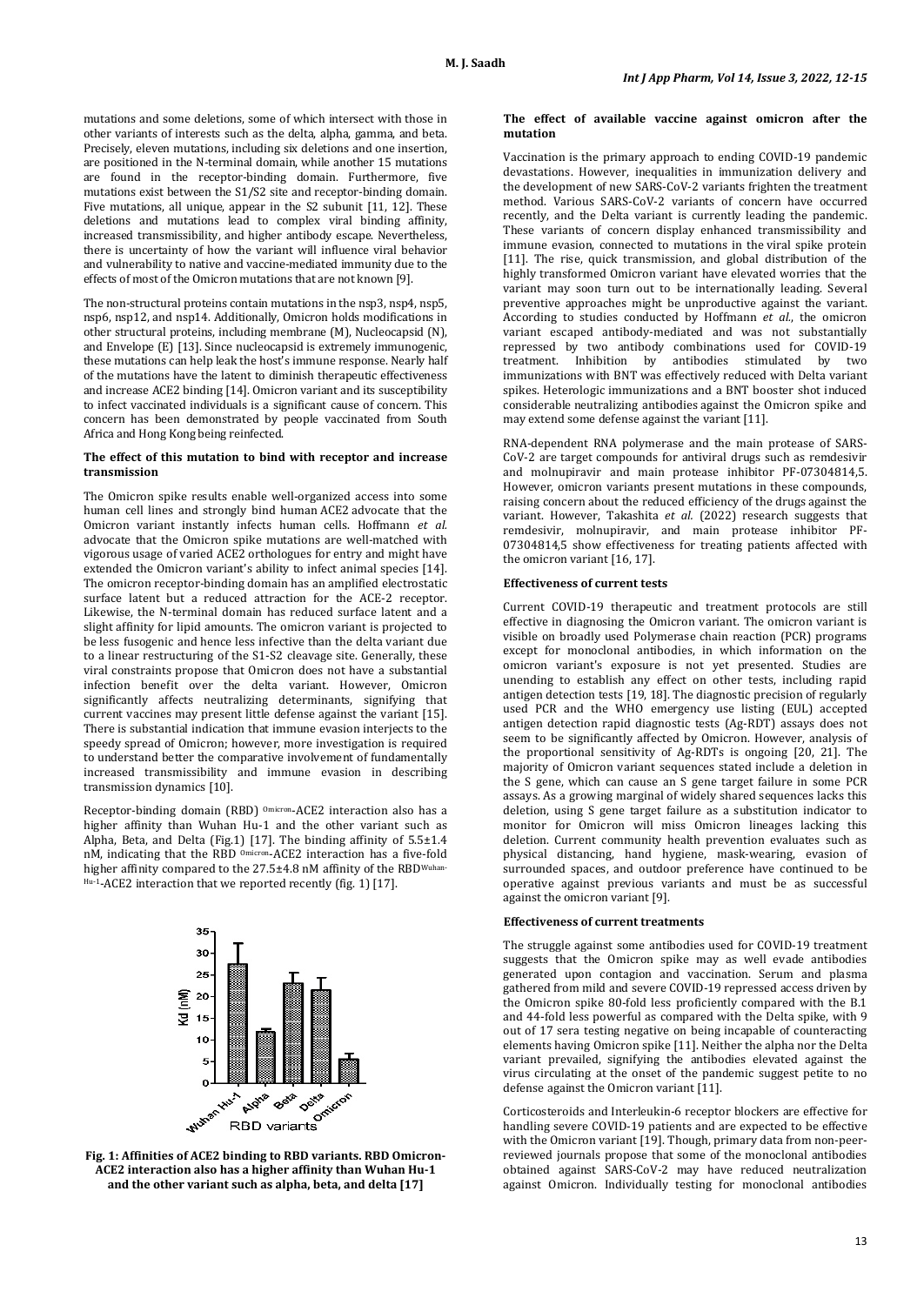need to be conducted for their antigen binding and virus neutralization, and the studies should be prioritized. Preliminary *in vitro* data suggest that antivirals retain activity against Omicron [10]. With monoclonal antibody treatment remaining effective against Omicron, public health agencies work with healthcare providers to ensure that effective treatments are used appropriately to treat patients [8].

Treatment with a vaccine against the omicron variant is suggestively smaller than the Delta variant. Andrews *et al.* discoveries reveal that vaccination with BNT162b2 or ChAdOx1 is inadequate to yield satisfactory levels of protection against infection and mild disease with the Omicron variant. However, they suggest that boosting with BNT162b2 will significantly increase safety against acute disease and will likely offer even superior levels of protection against a severe and deadly illness [21, 22].

# **Risk communication and community engagement**

Early communication on evidence-based information on Omicron or any other COVID-19 variant is essential. It will help the public learn what is expected and what guidance has changed. The information provided will help individuals and communities to have timely, accessible, and accurate information on how to protect themselves and be encouraged to take up treatment measures such as being vaccinated and continue with the protective behaviors to reduce transmission and infection. COVID-19 and its variant are sometimes present, and matters on the defense offered by existing vaccines will remain to prevail [23, 24]. Vaccines against SARS-CoV-2 will be required for years to come, and the vaccines will alter as variants become too deviating. Currently, accessible vaccines will offer protection against occurring variants of COVID-19. Nevertheless, multivalent vaccines may be more potent in the longer term [25-28].

#### **CONCLUSION**

The omicron variant differs from the previous variant in different ways. Omicron has a higher mutational capacity than earlier variants, resulting in a high transmission rate. The study's conclusions are purely for public awareness of the new variant. The above information also provides information on symptoms observed with Omicron, the effects of available vaccines, treatment and diagnosis.

# **FUNDING**

None

# **ACKNOWLEDGEMENT**

The author is grateful to the Middle East University (MEU), Amman, Jordan, for the financial support granted to cover the publication fee of this research article.

# **AUTHOR CONTRIBUTION**

All the work have been carried out by me

#### **REFERENCES**

- 1. Wang C, Horby PW, Hayden FG, Gao GF. A novel coronavirus outbreak of global health concern. Lancet. 2020;395(10223):470-3. doi[: 10.1016/S0140-6736\(20\)30185-](https://doi.org/10.1016/S0140-6736(20)30185-9) [9,](https://doi.org/10.1016/S0140-6736(20)30185-9) PMI[D 31986257.](https://www.ncbi.nlm.nih.gov/pubmed/31986257)
- 2. Brandal LT, MacDonald E, Veneti L, Ravlo T, Lange H, Naseer U, Feruglio S, Bragstad K, Hungnes O, Ødeskaug LE, Hagen F, Hanch-Hansen KE, Lind A, Watle SV, Taxt AM, Johansen M, Vold L, Aavitsland P, Nygard K, Madslien EH. Outbreak caused by the SARS-CoV-2 omicron variant in norway, November to<br>December 2021. Euro Surveill. 2021:26(50). doi: December 2021. Euro Surveill. 2021;26(50). doi: [10.2807/1560-7917.ES.2021.26.50.2101147,](https://doi.org/10.2807/1560-7917.ES.2021.26.50.2101147) PMI[D 34915975.](http://www.ncbi.nlm.nih.gov/pubmed/34915975)
- 3. Bhardwaj K, Sun J, Holzenburg A, Guarino LA, Kao CC. RNA recognition and cleavage by the SARS coronavirus endoribonuclease. J Mol Biol. 2006;361(2):243-56. doi: [10.1016/j.jmb.2006.06.021,](https://doi.org/10.1016/j.jmb.2006.06.021) PMI[D 16828802.](https://www.ncbi.nlm.nih.gov/pubmed/16828802)
- 4. Torjesen I. Covid-19: omicron may be more transmissible than other variants and partly resistant to existing vaccines, scientists fear. BMJ. 2021;375:n2943. doi: [10.1136/bmj.n2943,](https://doi.org/10.1136/bmj.n2943)  PMI[D 34845008.](https://www.ncbi.nlm.nih.gov/pubmed/34845008)
- 5. Zhao H, Lu L, Peng Z, Chen LL, Meng X, Zhang C, To KKW. SARS-CoV-2 omicron variant shows less efficient replication and fusion activity when compared with delta variant in TMPRSS2-<br>expressed cells: omicron variant replication expressed cells: omicron variant replication kinetics. Emerg Microbes Infect. 2021;1:18.
- 6. Araf Y, Akter F, Tang YD, Fatemi R, Parvez MSA, Zheng C, Hossain MG. Omicron variant of SARS-CoV-2: genomics, transmissibility, and responses to current COVID-19 vaccines. J Med Virol. 2022;94(5):1825-32. doi[: 10.1002/jmv.27588.](https://doi.org/10.1002/jmv.27588) PMID [35023191.](https://www.ncbi.nlm.nih.gov/pubmed/35023191)
- 7. Maisa A, Spaccaferri G, Fournier L, Schaeffer J, Deniau J, Rolland P, Coignard B. First cases of Omicron in France are exhibiting mild symptoms, November 2021-. Infect Dis. January 2022:2022. doi[: 10.1016/j.](https://doi.org/10.1016/j) idnow.2022.02.003.
- 8. Maslo C, Friedland R, Toubkin M, Laubscher A, Akaloo T, Kama B. Characteristics and outcomes of hospitalized patients in South Africa during the COVID-19 Omicron wave compared with previous waves. JAMA. 2022;327(6):583-84. doi: [10.1001/jama.2021.24868,](https://doi.org/10.1001/jama.2021.24868) PMI[D 34967859.](https://www.ncbi.nlm.nih.gov/pubmed/34967859)
- Karim SSA, Karim QA, Omicron SC. Variant: a new chapter in the COVID-19 pandemic The Lancet. 2021;2:2126-8.
- 10. Parums DV. Editorial: The 2022 World Health Organization (WHO) Priority Recommendations and Response to the Omicron Variant (B.1.1.529) of SARS-CoV-2. Med Sci Monit. 10.12659/MSM.936199, [35102132.](https://www.ncbi.nlm.nih.gov/pubmed/35102132)
- 11. Hoffmann M, Krüger N, Schulz S, Cossmann A, Rocha C, Kempf A, Nehlmeier I, Graichen L, Moldenhauer AS, Winkler MS, Lier M, Dopfer Jablonka A, Jack HM, Behrens GMN, Pohlmann S. The omicron variant is highly resistant against antibody-mediated neutralization: implications for control of the COVID-19<br>nandemic. Cell. 2022:185(3):447-456.e11. doi: 2022;185(3):447-456.e11. [10.1016/j.cell.2021.12.032,](https://doi.org/10.1016/j.cell.2021.12.032) PMI[D 35026151.](https://www.ncbi.nlm.nih.gov/pubmed/35026151)
- 12. Zhao H, Lu L, Peng Z, Chen LL, Meng X, Zhang C, Ip JD, Chan WM, Chu AW, Chan KH, Jin DY, Chen H, Yuen KY, To KK. SARS-CoV-2 omicron variant shows less efficient replication and fusion activity when compared with delta variant in TMPRSS2 expressed cells. Emerg Microbes Infect. 2022;11(1):277-83. doi[: 10.1080/22221751.2021.2023329,](https://doi.org/10.1080/22221751.2021.2023329) PMI[D 34951565.](https://www.ncbi.nlm.nih.gov/pubmed/34951565)
- 13. Papanikolaou V, Chrysovergis A, Ragos V, Tsiambas E, Katsinis S, Manoli A, Papouliakos S, Roukas D, Mastronikolis S, Peschos D, Batistatou A, Kyrodimos E, Mastronikolis N. From delta to omicron: S1-RBD/S2 mutation/deletion equilibrium in SARS-<br>CoV-2 defined variants Gene 2022:814:146134 doi: CoV-2 defined variants. Gene. 2022;814:146134. [10.1016/j.gene.2021.146134.](https://doi.org/10.1016/j.gene.2021.146134)
- 14. Mannar D, Saville JW, Zhu X, Srivastava SS, Berezuk AM, Tuttle K, Subramaniam S. SARS-CoV-2 omicron variant: ACE2 binding, cryo-EM structure of spike protein-ACE2 complex and antibody evasion. bioRxiv. 2021. doi[: 10.1101/2021.12.19.473380.](https://doi.org/10.1101/2021.12.19.473380)
- 15. Fantini J, Yahi N, Colson P, Chahinian H, La Scola B, Raoult D. The puzzling mutational landscape of the SARS-2-variant<br>omicron. [ Med Virol. 2022;94(5):2019-25. doi: 2022;94(5):2019-25. [10.1002/jmv.27577,](https://doi.org/10.1002/jmv.27577) PMI[D 34997962.](https://www.ncbi.nlm.nih.gov/pubmed/34997962)
- 16. Takashita E, Kinoshita N, Yamayoshi S, Sakai Tagawa Y, Fujisaki S, Ito M, Iwatsuki-Horimoto K, Chiba S, Halfmann P, Nagai H, Saito M, Adachi E, Sullivan D, Pekosz A, Watanabe S, Maeda K, Imai M, Yotsuyanagi H, Mitsuya H, Ohmagari N, Takeda M, Hasegawa H, Kawaoka Y. Efficacy of antibodies and antiviral drugs against covid-19 omicron variant. N Engl J Med. 2022;386(10):995-8. doi: [10.1056/NEJMc2119407,](https://doi.org/10.1056/nejmc2119407) PMID [35081300.](https://www.ncbi.nlm.nih.gov/pubmed/35081300)
- 17. Kim S, Liu Y, Ziarnik M, Cao Y, Zhang XF, Im W. Binding of human ACE2 and RBD of omicron enhanced by unique interaction patterns among SARS-CoV-2 variants of concern. bioRxiv. 2022. doi: [10.1101/2022.01.24.477633,](https://doi.org/10.1101/2022.01.24.477633) PMID [35118473.](https://www.ncbi.nlm.nih.gov/pubmed/35118473)
- 18. Park TJ, Hyun MS, Lee HJ, Lee SY, Ko S. A self-assembled fusion protein-based surface plasmon resonance biosensor for rapid diagnosis of severe acute respiratory syndrome. Talanta. 2009 July 15;79(2):295-301. doi: [10.1016/j.talanta.2009.03.051,](https://doi.org/10.1016/j.talanta.2009.03.051)  PMI[D 19559881.](https://www.ncbi.nlm.nih.gov/pubmed/19559881)
- 19. de Michelena P, Torres I, Ramos Garcia A, Gozalbes V, Ruiz N, Sanmartin A, Botija P, Poujois S, Huntley D, Albert E, Navarro D. Real-life performance of a COVID-19 rapid antigen detection